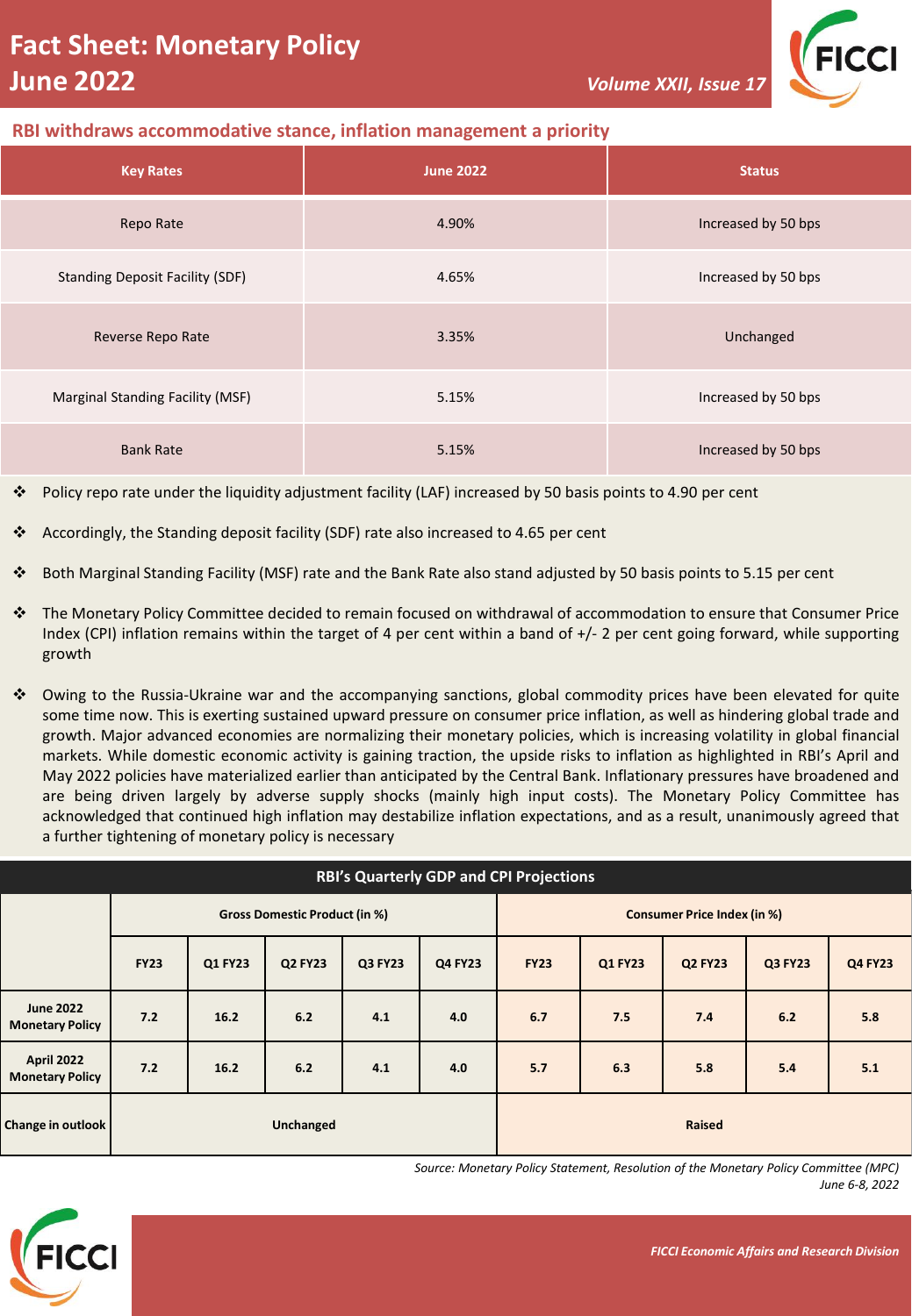

### **RBI keeps GDP growth projection unchanged at 7.2% for 2022-23**

Domestic economic activity is recovering and reaching pre-pandemic levels. The Central Bank expects rural consumption expenditure to pick-up owing to improved agricultural prospects from a normal monsoon. Going forward, recovery in contact-intensive services is projected to increase urban consumption expenditure. Improved capacity utilisation, the government's capex drive, and increased bank credit, are likely to bolster investment activity. Nonetheless, spillovers from protracted geopolitical tensions, high commodity prices, ongoing supply constraints, and tightening global financial conditions remain. Taking into account all these factors, RBI has retained the real GDP growth projection for 2022-23 at 7.2 per cent from its April announcement.

### **RBI revises CPI projection for 2022-23 to 6.7% from 5.7% in the last monetary policy announcement**

The volatile geopolitical environment and high commodity prices, have added significant uncertainty to RBI's inflation forecast. The bank believes that the shortage in rabi yield owing to the heatwave may offset the positive impact of the wheat export ban on domestic supplies. Though retail prices of petroleum products have moderated as a result of the excise cut, international crude oil prices remain elevated. There is also the possibility of an increase in electricity price. Preliminary results from the Bank's surveys of enterprises in the manufacturing, services, and infrastructure sectors indicate greater input and output price pressures. Taking all these considerations into account, the Central Bank has revised its inflation forecast upwards to 6.7 percent in 2022-23 from its April announcement.

### **Developmental & Regulatory Announcements**

#### **Regulation and Supervision**

#### **Individual Housing Loans by Cooperative Banks – Enhancement in Limits**

Extant guidelines prescribe prudential limits on the amount of individual housing loans that can be extended by Primary (Urban) Co-operative Banks (UCBs), and Rural Cooperative Banks (RCBs - State Cooperative Banks and District Central Cooperative Banks) to their customers. These limits were last revised for UCBs in 2011 and for RCBs in 2009. Taking into account the increase in housing prices since the limits were last revised and considering the customer needs, it has been decided to increase the existing limits on individual housing loans by cooperative banks. Accordingly, the limits for Tier I /Tier II UCBs shall stand revised from ₹30 lakh/ ₹70 lakh to ₹60 lakh/ ₹140 lakh, respectively. As regards RCBs, the limits shall increase from ₹20 lakh to ₹50 lakh for RCBs with assessed net worth less than ₹100 crore; and from ₹30 lakh to ₹75 lakh for other RCBs.

#### Permitting Rural Co-operative Banks (RCBs) to Lend to Commercial Real Estate - Residential Housing (CRE-RH) Sector

As per the extant guidelines, State Co-operative Banks (StCBs) and District Central Co-operative Banks (DCCBs) are prohibited from extending loans to the commercial real estate sector. Considering the growing need for affordable housing and to realise their potential in providing credit facilities to the housing sector, it has been decided to allow StCBs and DCCBs to extend finance to Commercial Real Estate - Residential Housing (CRE-RH) within the existing aggregate housing finance limit of 5 per cent of their total assets.

#### **Permitting Urban Cooperative Banks (UCBs) to Offer Door-step banking**

In order to attain harmonization of regulatory framework across REs and to provide convenience of banking services to the customers at their door-step, it has been decided to permit UCBs to extend doorstep banking services to their customers on par with scheduled commercial banks.

### **Financial Markets**

## **Margin Requirements for Non-centrally Cleared Derivatives (NCCDs)**

Well-established variation and initial margining requirements for over the counter (OTC) NCCD transactions contribute to financial stability and are a key component of the post-crisis G20 recommendations for these markets. With the objective of strengthening the resilience of OTC derivative market, the Reserve Bank had earlier issued a discussion paper to implement global practices related to margin requirements for OTC derivatives. The promulgation of the Act for Bilateral Netting of Qualified Financial Contracts, 2020, ensuring legal recognition for bilateral netting of an OTC derivative transaction, has put in place a significant enabler for efficient margining. Against this backdrop, Directions on exchange of Variation Margin (VM) for NCCDs were issued on June 1, 2022. Draft Directions on exchange of Initial Margin (IM) for NCCDs being issued for public feedback separately.